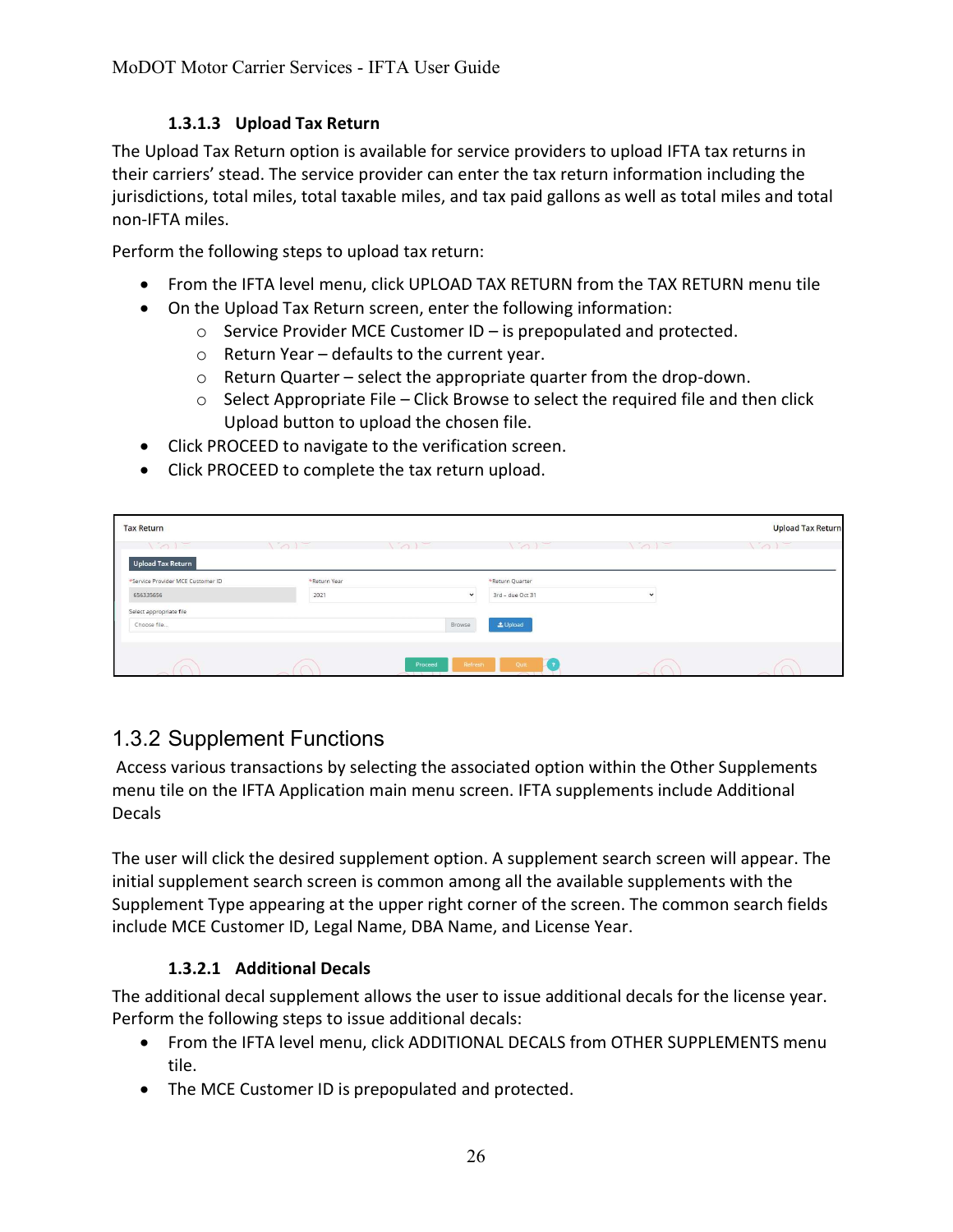- o Enter additional search parameters (TPID, Fleet No., License Year, Legal Name, DBA Name) to narrow down the search.
- $\circ$  NOTE: The IFTA account status must be Active. If the IFTA account is in Cancelled or Removed status, an error message will display refraining the user to perform the supplement. The decal information will be provided to the Clearinghouse.

| <b>Other Supplements</b> |                |                                                                               |              | <b>Additional Decals</b> |
|--------------------------|----------------|-------------------------------------------------------------------------------|--------------|--------------------------|
| <b>Supplement Search</b> |                |                                                                               |              |                          |
| <b>MCE Customer ID</b>   | TPID           | Fleet No.<br>THE REPORT OF THE REPORT OF THE REPORT OF THE REPORT OF THE REAL | License Year |                          |
| 746576374                |                |                                                                               |              |                          |
| Legal Name               | DBA Name       |                                                                               |              |                          |
|                          | Proceed<br>230 | $\cap$<br>Refresh<br>Quit<br>$\cdot$                                          |              |                          |

 Click Proceed to view the search results. The system will display the results in a grid. Select the preferred record by clicking the Select icon on the left of the MCE Customer ID in the grid. The Additional Decal screen will display.

| <b>IFTA Additional Decals</b>                                |                                  |                            |              |                    | <b>Additional Decals</b> |
|--------------------------------------------------------------|----------------------------------|----------------------------|--------------|--------------------|--------------------------|
|                                                              | <b>SUCCESS TRUCK LEASING INC</b> | MCE Customer ID: 746576374 | Fleet#: 001  | License Year: 2021 | Supplement#: 1           |
|                                                              |                                  |                            |              |                    | $\dots$ +                |
| <b>Supplement Search</b><br>*No. of IFTA Decal Sets Required |                                  |                            |              |                    |                          |
| + Comments                                                   |                                  |                            |              |                    |                          |
|                                                              | Refresh<br>Proceed               | Quit<br>Cancel             | $\mathbf{P}$ |                    |                          |

- On the Additional Decal screen, enter the No. of IFTA Decal Sets required.
- Enter any comments in the Comment section, if required.
- Click PROCEED to view the verification screen. Click PROCEED from the verification screen and the supplement is automatically submitted to the internal review queue.
- After an authorized user reviews and approves the supplement, the user receives an email notification.
- If the supplement is approved or an action is required, the user must continue the supplement via Search Supplement menu under Continue Tax Return/Supplement menu tile (refer to section 1.3.3).